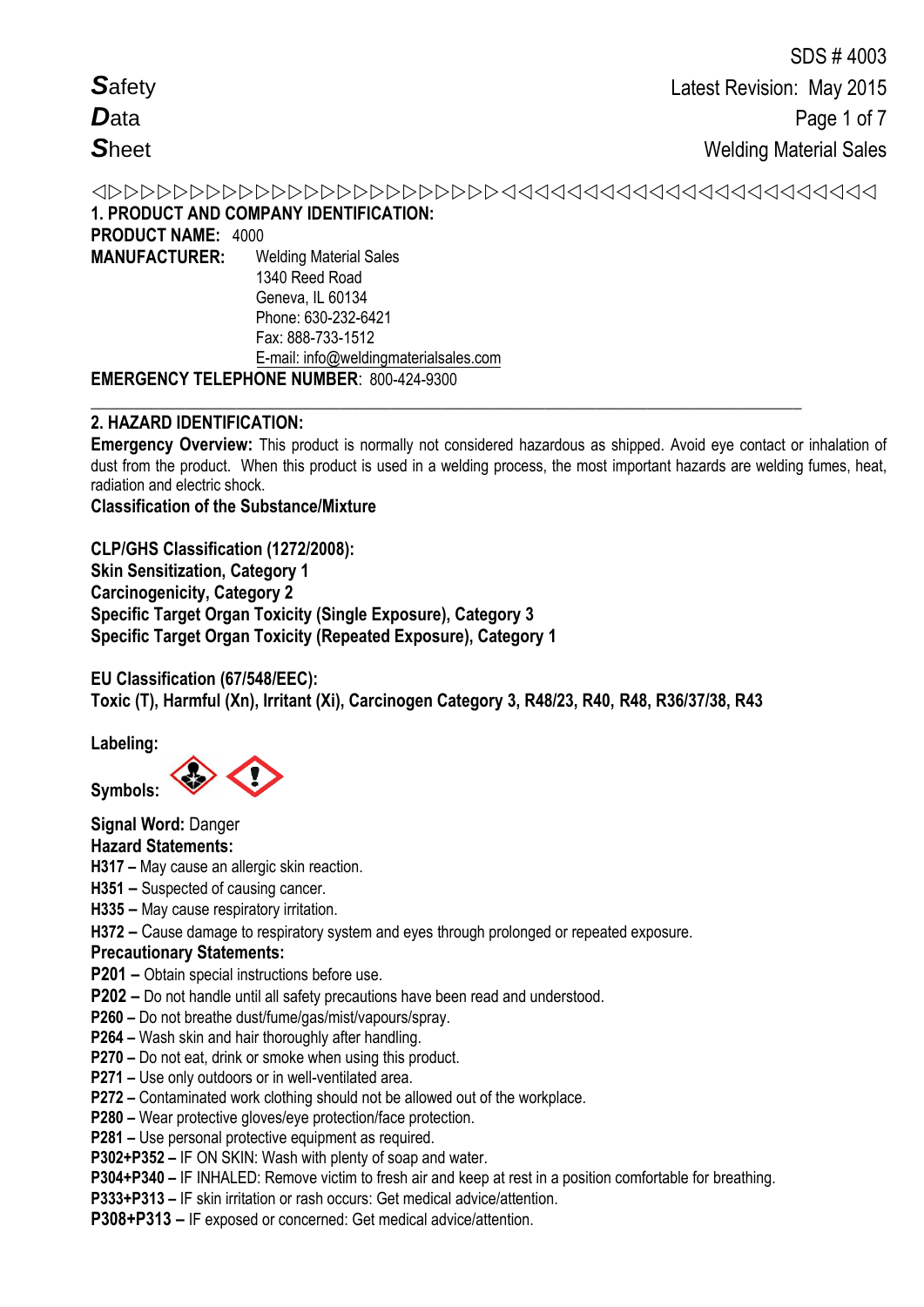| <b>Safety</b> |  |
|---------------|--|
| Data          |  |
| <b>Sheet</b>  |  |

**P312 –** Call a POISON CENTER or doctor/physician if you feel unwell.

**P314 –** Get medical advice/attention if you feel unwell.

**P363 –** Wash contaminated clothing before reuse.

**P403+P233 –** Store in a well-ventilated place. Keep container tightly closed.

**P405 –** Store locked up.

**P501 –** Dispose of contents/container in accordance with local/regional/national/international regulations.

**\_\_\_\_\_\_\_\_\_\_\_\_\_\_\_\_\_\_\_\_\_\_\_\_\_\_\_\_\_\_\_\_\_\_\_\_\_\_\_\_\_\_\_\_\_\_\_\_\_\_\_\_\_\_\_\_\_\_\_\_\_\_\_\_\_\_\_\_\_\_\_\_\_\_\_\_\_\_\_\_\_\_\_**

|                             |           |          | 3. COMPOSITION / INFORMATION ON INGREDIENTS: |                             |                 |                                                                      |                                                                                  |
|-----------------------------|-----------|----------|----------------------------------------------|-----------------------------|-----------------|----------------------------------------------------------------------|----------------------------------------------------------------------------------|
| Chemical<br><b>Identity</b> | CAS#      | Range %  | <b>OSHA PEL</b><br>(mg/m3)                   | <b>ACGIH-TLV</b><br>(mg/m3) | Carcinogenicity | <b>EU Classification</b><br>(67/548/EEC)                             | <b>CLP/GHS Classification</b><br>(1272/2008)                                     |
| Calcium<br>Carbonate        | 1317-65-3 | $1 - 11$ | 5 (as CaO)                                   | 10                          | <b>No</b>       | <b>Not Dangerous</b>                                                 | <b>Not Hazardous</b>                                                             |
| Calcium<br><b>Fluoride</b>  | 7789-75-5 | $1 - 11$ | $2.5$ (as F)                                 | $2.5$ (as F)                | No              | $X(xi)$ R36/37/38                                                    | (H315) Skin Irrit $2 \leq 1$<br>(H319) Eye Irrit 2A<br>(H335) STOT SE $3 \leq 5$ |
| Graphite                    | 7782-42-5 | $1 - 11$ | 15 (total dust)                              | $\mathbf{2}$                | <b>No</b>       | $\mathbf{X}$ <sub>(Xi)</sub> R36/37/38                               | (H319) Eye Irrit 2A<br>(H335) STOT SE $3 \leq 5$                                 |
| #Manganese                  | 7439-96-5 | $1 - 11$ | 1                                            | 1                           | No              | $\mathbf{X}_{(Xn)R48}$                                               | $(H373)$ STOT RE 2                                                               |
| <b>Barium</b><br>Carbonate  | 513-77-9  | $5-15$   | 0.5                                          | 0.5                         | No              | $\mathsf{X}_{(Xn)}$ R22                                              | (H302) Acute Tox. $4 \leq 2$                                                     |
| #Nickel                     | 7440-02-0 | 65-75    |                                              | 1                           | Yes             | Carc. Cat. 3<br>$X_{(Xn)R40}$<br>$\bigotimes$ (Xi) R43<br>(T) R48/23 | (H317) Skin Sens. $1 \leq$<br>(H351) Carc. $2 \leq 1$<br>(H372) STOT RE 1        |
| Sodium<br><b>Silicate</b>   | 1344-09-8 | $1 - 11$ | <b>NR</b>                                    | 5                           | No              | $\stackrel{\text{--}}{=}$ (C) R34<br>(Xi) R37                        | (H314) Skin Corr. 1B<br>(H335) STOT SE 3                                         |

**Important** This section covers the materials of which the products manufactured. The fumes and gases produced during normal use of this product are covered in section 10. The term "Hazardous" in "Hazardous Material" should be interpreted as a term required and defined in OSHA Hazard Communication Standard 29CFR 1910-1200 and it does not necessarily imply the existence of hazard. The chemicals or compounds reportable by Section 313 of SARA are marked by the symbol #.

## **\_\_\_\_\_\_\_\_\_\_\_\_\_\_\_\_\_\_\_\_\_\_\_\_\_\_\_\_\_\_\_\_\_\_\_\_\_\_\_\_\_\_\_\_\_\_\_\_\_\_\_\_\_\_\_\_\_\_\_\_\_\_\_\_\_\_\_\_\_\_\_\_\_\_\_\_\_\_\_\_\_\_\_ 4. FIRST AID MEASURES:**

**Inhalation**: Remove to fresh air immediately or administer oxygen. Get medical attention immediately.

**Skin**: Flush skin with large amounts of water. If irritation develops and persists, get medical attention.

**Eye:** Flush eyes with water for at least 15 minutes. Get medical attention.

**Ingestion:** Obtain medical attention immediately if ingested. Rinse mouth.

**Electric Shock:** Disconnect and turn off the power. Use a nonconductive material to pull victim away from contact with live parts or wires. Immediately contact a physician.

**\_\_\_\_\_\_\_\_\_\_\_\_\_\_\_\_\_\_\_\_\_\_\_\_\_\_\_\_\_\_\_\_\_\_\_\_\_\_\_\_\_\_\_\_\_\_\_\_\_\_\_\_\_\_\_\_\_\_\_\_\_\_\_\_\_\_\_\_\_\_\_\_\_\_\_\_\_\_\_\_\_\_\_**

# **5. FIRE-FIGHTING MEASURES:**

**Suitable Extinguishing Media:** Use water spray, alcohol-resistant foam, dry chemical or carbon dioxide. Welding arcs and sparks can ignite combustible and flammable materials. Use the extinguishing media recommended for the burning material and fire situation.

**Unsuitable Extinguishing Media:** Not applicable

**Specific Hazards Arising From Chemical:** Arcs and sparks can ignite combustibles and flammable products. See American National Standard Z49.1; Safety in Welding and Cutting published by The American Welding Society.

Manganese/Manganese Oxides, Nickel/Nickel Oxides, Hydrogen Fluoride, Calcium Oxide, Carbon Oxides, Barium Oxides, Aluminium Oxide, Sodium Oxides, Silicon Oxides.

Protective Equipment: Fire fighters should wear complete protective clothing including self-contained breathing apparatus.

## **\_\_\_\_\_\_\_\_\_\_\_\_\_\_\_\_\_\_\_\_\_\_\_\_\_\_\_\_\_\_\_\_\_\_\_\_\_\_\_\_\_\_\_\_\_\_\_\_\_\_\_\_\_\_\_\_\_\_\_\_\_\_\_\_\_\_\_\_\_\_\_\_\_\_\_\_\_\_\_\_\_\_\_ 6. ACCIDENTAL RELEASE MEASURES:**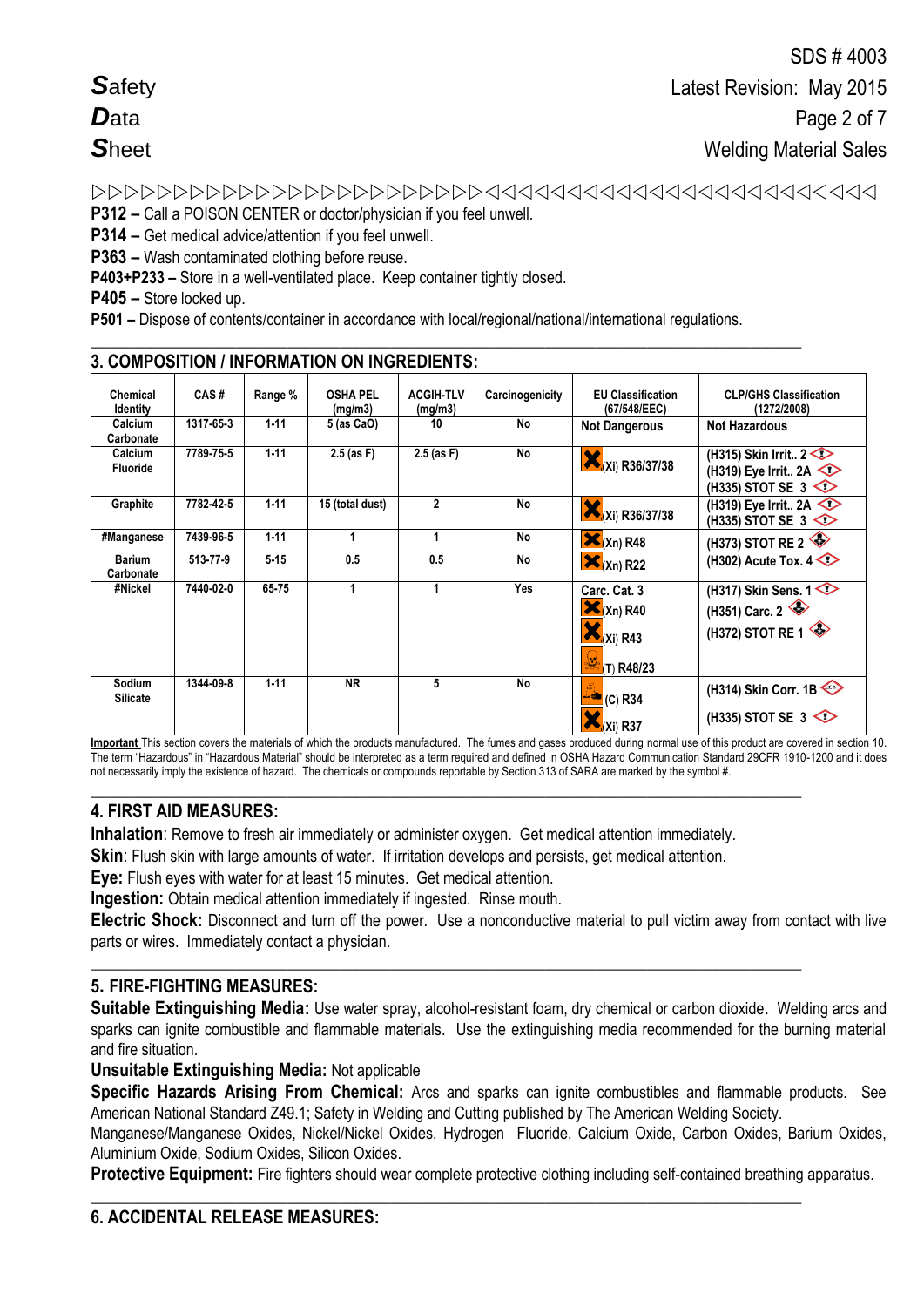*S*afety *D*ata *S*heet

#### **Personal Precautions:** Refer to section 8.

**Environment Precautions:** Refer to section 13.

**Cleaning Measures:** Solid objects may be picked up and placed into a container. Liquids or pastes should be scooped up and placed into a container. Wear proper protective equipment while handling these materials. Do not discard as refuse.

#### **\_\_\_\_\_\_\_\_\_\_\_\_\_\_\_\_\_\_\_\_\_\_\_\_\_\_\_\_\_\_\_\_\_\_\_\_\_\_\_\_\_\_\_\_\_\_\_\_\_\_\_\_\_\_\_\_\_\_\_\_\_\_\_\_\_\_\_\_\_\_\_\_\_\_\_\_\_\_\_\_\_\_\_ 7. HANDLING AND STORAGE:**

**Precautions for Safe Handling:** Handle with care to avoid stings or cuts. Wear gloves when handling welding consumables. Avoid exposure to dust. Do not ingest. Some individuals can develop an allergic reaction to certain materials. Retain all warning and identity labels.

**Conditions for Safe Storage:** Store in dry place in closed packages. Keep separate from chemical substances like acids and strong bases, which could cause chemical reactions.

**\_\_\_\_\_\_\_\_\_\_\_\_\_\_\_\_\_\_\_\_\_\_\_\_\_\_\_\_\_\_\_\_\_\_\_\_\_\_\_\_\_\_\_\_\_\_\_\_\_\_\_\_\_\_\_\_\_\_\_\_\_\_\_\_\_\_\_\_\_\_\_\_\_\_\_\_\_\_\_\_\_\_\_**

# **8. EXPOSURE CONTROLS/ PERSONAL PROTECTION:**

**Engineering Controls:** Avoid exposure to welding fumes, radiation, spatter, electric shock, heated materials and dust. Ensure sufficient ventilation, local exhaust, or both, to keep welding fumes and gases from breathing zone and general area. Keep work place and protective clothing clean and dry. Train welders to avoid contact with live electrical parts and insulate conductive parts. Check condition of protective clothing and equipment on a regular basis.

**Exposure limits:** Use industrial hygiene equipment to ensure that exposure does not exceed applicable national exposure limits. The limits defined under section 3 can be used as guidance. Unless noted, all values are for 8 hour time weighted average. For information about welding fume analysis refer to section 10.

#### **Biological limits:** No available data

# **Personal protection:**

**Respiratory protection:** Use an air purifying dust respirator when welding or brazing in a confined space, or when local exhaust or ventilation is not sufficient to keep exposure values within safe limits.

**Hands protection:** Wear appropriate gloves to prevent skin contact.

| Type A | <b>Type B</b> |
|--------|---------------|
| 2(500) | 1(100)        |
| 1(1.2) | 1(1.2)        |
| 2(25)  | 1(10)         |
| 2(60)  | 1(20)         |
| 3      | 2             |
| 1      | 1             |
| 2      |               |
| 3      | 2             |
| 1 (11) | 4 (6.5)       |
|        |               |

#### **EN 12477: Protection gloves for welders**

Type B gloves are recommended when high dexterity is required as for TIG welding, while type A gloves are recommended for other welding processes. The contact temp (ºC) is 100 and the threshold time (seconds) >15. **Eyes protection:** Welder's helmet or face shield with colour absorbing lenses. Shield and filter to provide protection from

harmful UV radiation, infra red and molten metal approved to standard EN379. Filter shade to be a minimum of shade 9.

**Skin protection:** Heat-resistant protective clothing. Wear safety boots, apron, arm and shoulder protection. Keep protective clothing clean and dry. Clothing should be selected to suit the level, duration and purpose of the welding activity.

| Class 1                          |                          |  |
|----------------------------------|--------------------------|--|
| <b>Impact of Spatter</b>         | <b>15 Drops</b>          |  |
| <b>Heat Transfer (radiation)</b> | RHTI 24 $\geq$ 7 seconds |  |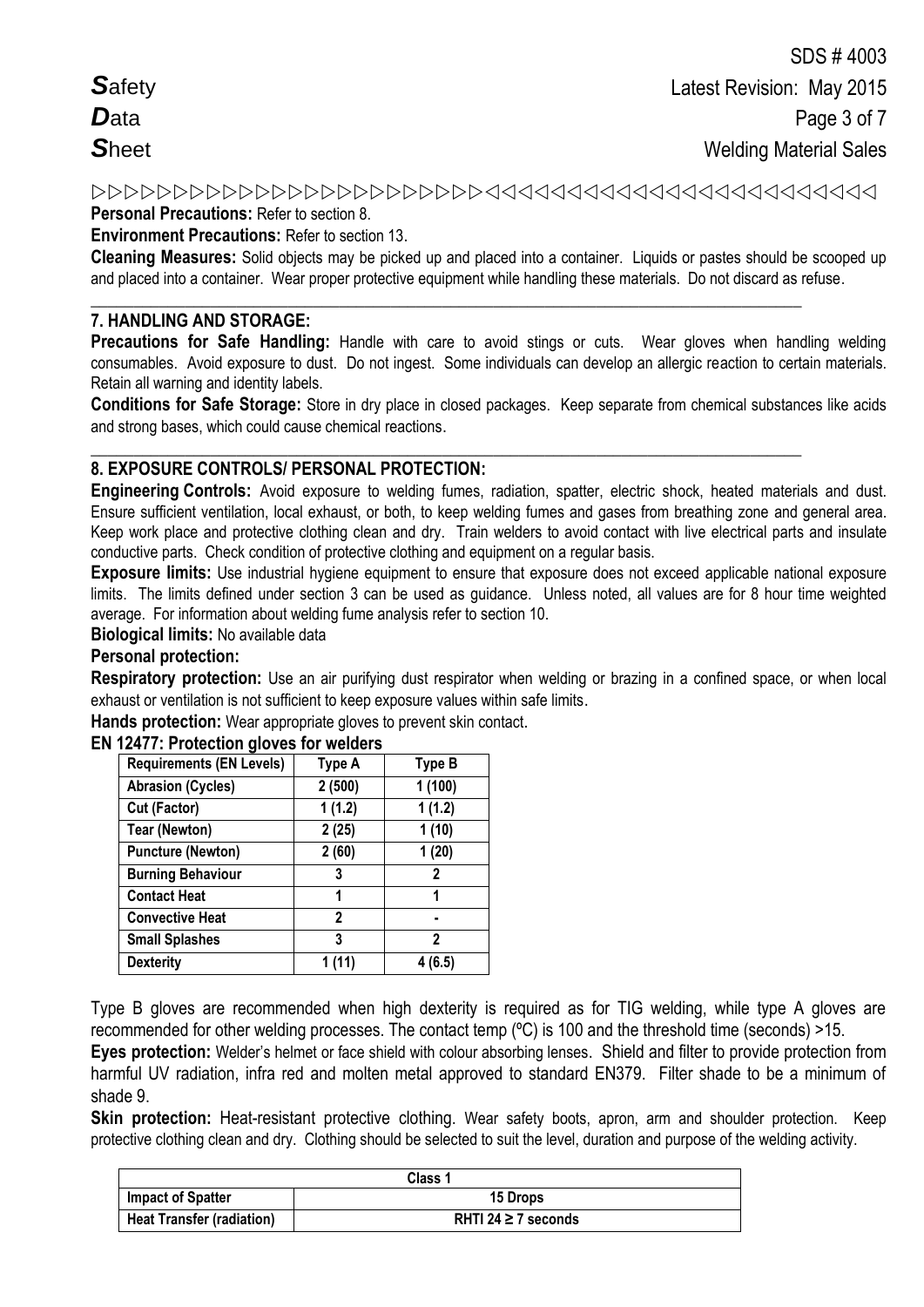|                |                                                                                                                                                                                                                                                                                                  | ODO # 4000 |  |
|----------------|--------------------------------------------------------------------------------------------------------------------------------------------------------------------------------------------------------------------------------------------------------------------------------------------------|------------|--|
| <b>Safety</b>  | Latest Revision: May 2015                                                                                                                                                                                                                                                                        |            |  |
| <b>D</b> ata   | Page 4 of 7                                                                                                                                                                                                                                                                                      |            |  |
| <b>Sheet</b>   | <b>Welding Material Sales</b>                                                                                                                                                                                                                                                                    |            |  |
| ママママママママ       | 11111111111111111111111111                                                                                                                                                                                                                                                                       |            |  |
| <b>Process</b> | Manual welding with light formation of spatter and drops<br><b>Gas Welding</b><br>٠<br><b>TIG Welding</b><br>$\bullet$<br><b>MIG Welding</b><br>$\bullet$<br>Micro plasma welding<br>$\bullet$<br><b>Brazing</b><br>٠<br><b>Spot Welding</b><br>٠<br>MMA Welding (with rutile-covered electrode) |            |  |

**Operation of machines**

 $CDO$   $#$   $4002$ 

|                                  | <b>Machines for thermal spraying</b>                                                                                                                                                                                                                                                                                                              |  |  |
|----------------------------------|---------------------------------------------------------------------------------------------------------------------------------------------------------------------------------------------------------------------------------------------------------------------------------------------------------------------------------------------------|--|--|
|                                  | <b>Bench welding</b>                                                                                                                                                                                                                                                                                                                              |  |  |
|                                  |                                                                                                                                                                                                                                                                                                                                                   |  |  |
|                                  | Class 2                                                                                                                                                                                                                                                                                                                                           |  |  |
| <b>Impact of Spatter</b>         | 25 Drops                                                                                                                                                                                                                                                                                                                                          |  |  |
| <b>Heat Transfer (radiation)</b> | RHTI 24 $\geq$ 16 seconds                                                                                                                                                                                                                                                                                                                         |  |  |
| <b>Process</b>                   | Manual welding with heavy formation of spatter and drops<br>MMA welding (with basic or cellulose-covered electrodes)<br>٠<br>MAG welding (with CO2 or mixed gases)<br>$\bullet$<br><b>MIG Welding (with high current)</b><br>Self shielded flux core arc welding<br><b>Plasma cutting</b><br>Gouging<br>Oxygen cutting<br><b>Thermal spraying</b> |  |  |

**\_\_\_\_\_\_\_\_\_\_\_\_\_\_\_\_\_\_\_\_\_\_\_\_\_\_\_\_\_\_\_\_\_\_\_\_\_\_\_\_\_\_\_\_\_\_\_\_\_\_\_\_\_\_\_\_\_\_\_\_\_\_\_\_\_\_\_\_\_\_\_\_\_\_\_\_\_\_\_\_\_\_\_**

 **Oxygen cutting machines Plasma cutting machines**

**Resistance welding machines**

#### **9. PHYSICAL AND CHEMICAL PROPERTIES:**

**Environmental Conditions**

**Appearance:** Solid. **Color:** Black **Odor:** Odorless **Odor Threshold:** Not Available **pH Value:** Not Available **Melting Point/Melting Range:** 1560 - 2000° F, 850 - 1100° C **Freezing Point:** Not Available **Boiling Point/Boiling Range:** Not Available **Flash point:** Not Available **Evaporation Rate:** Not Available **Self-in flammability:** Not Available **Explosion limits:** Not Available **Vapor pressure:** Not Available **Vapor density:** Not Available **Density at 20ºC:** Not Available **Relative density:** 6-9 g/cm3 **Solubility:** Insoluble in water. **Partition coefficient:** Not Available **Auto-ignition temperature:** Not Available **Decomposition temperature:** Not Available **Other Information:** No available data.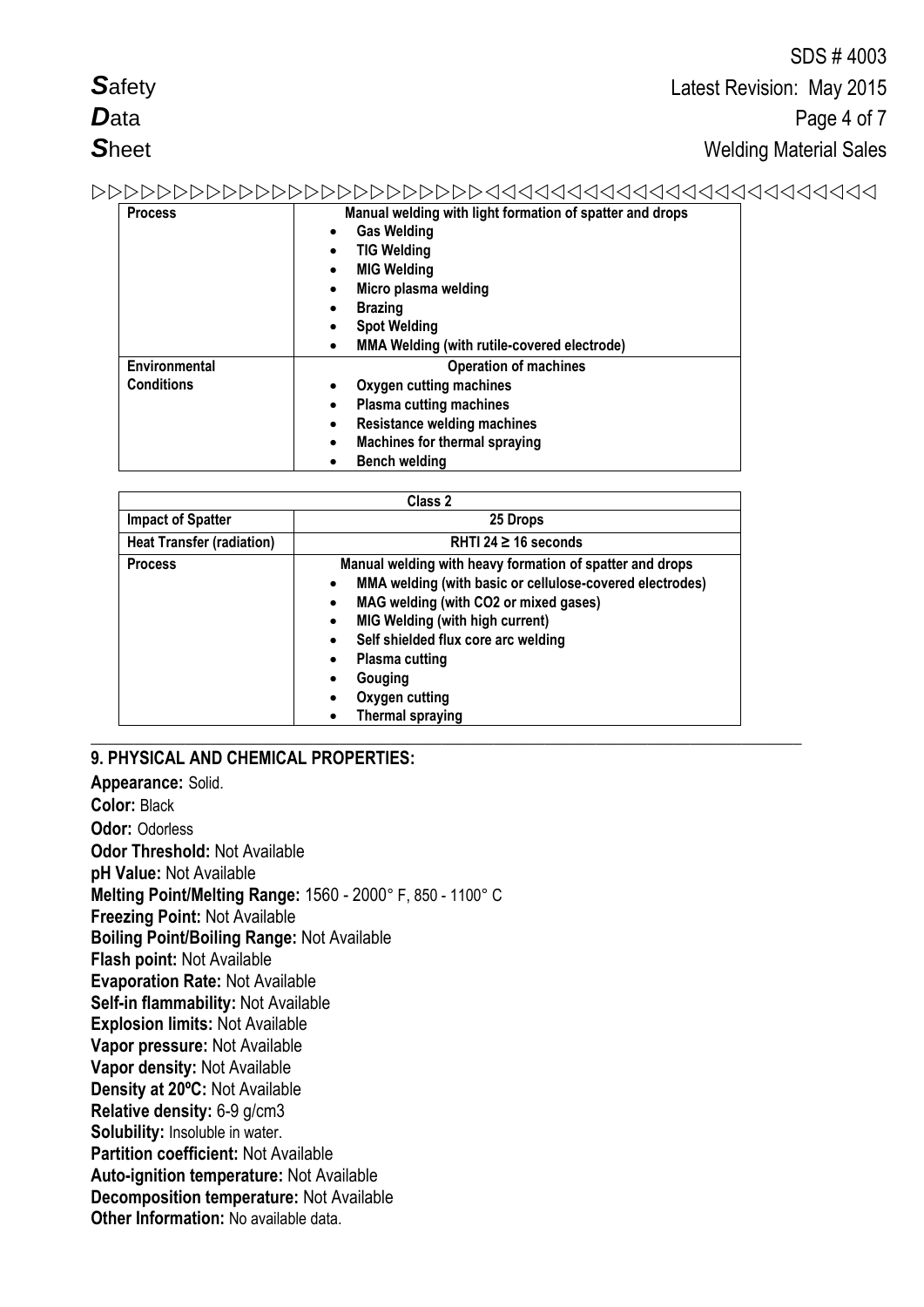| <b>Safety</b> |  |
|---------------|--|
| $\bm{D}$ ata  |  |
| Sheet         |  |

# 10. **STABILITY AND REACTIVITY:**

**Chemical Stability:** This product is stable under normal conditions.

**Hazardous Reactions:** Contact with chemical substances like acids or strong bases cause generation of gas.

**\_\_\_\_\_\_\_\_\_\_\_\_\_\_\_\_\_\_\_\_\_\_\_\_\_\_\_\_\_\_\_\_\_\_\_\_\_\_\_\_\_\_\_\_\_\_\_\_\_\_\_\_\_\_\_\_\_\_\_\_\_\_\_\_\_\_\_\_\_\_\_\_\_\_\_\_\_\_\_\_\_\_\_**

**\_\_\_\_\_\_\_\_\_\_\_\_\_\_\_\_\_\_\_\_\_\_\_\_\_\_\_\_\_\_\_\_\_\_\_\_\_\_\_\_\_\_\_\_\_\_\_\_\_\_\_\_\_\_\_\_\_\_\_\_\_\_\_\_\_\_\_\_\_\_\_\_\_\_\_\_\_\_\_\_\_\_\_**

**Conditions to Avoid:** Not applicable.

**Incompatible Materials:** Reacts with acid.

**Hazardous Decomposition Products:** When this product is used in a welding process, hazardous decomposition product would include those from volatilization, reaction or oxidation of the material listed in section 3 and those from the base metal and coating. The amount of fumes generated from this product varies with welding parameters and dimensions.

Refer to applicable national exposure limits for fume compounds, including those exposure limits for fume compounds found in section 3. Manganese has a low exposure limit, in some countries that may be easily exceeded. Reasonably expected gaseous products would include carbon oxides, nitrogen oxides and ozone. Air contaminants around the welding area can be affected by the welding process and influence the composition and quality of fumes and gases produced.

# 11. **TOXICOLOGICAL INFORMATION:**

**Signs and Symptoms of Overexposure:** Inhalation of welding fumes and gases can be dangerous to your health. Classification of welding fumes is difficult because of varying base materials, coatings, air contaminants and processes. The Internal Agency for Research on Cancer has classified welding fumes as possible carcinogenic to humans (Group 2B).

**Acute Effects:** Overexposure to welding fumes may result in symptoms like metal fume fever, dizziness, nausea, dryness or irritation of the nose, throat or eyes. May cause sensitization by skin contact.

| LD/LC50 Values that are relevant for classification |                  |                      |
|-----------------------------------------------------|------------------|----------------------|
| Calcium Carbonate 1317-65-3                         |                  |                      |
| Oral                                                | LD <sub>50</sub> | >2000 mg/kg (rat)    |
| <b>Inhalation</b>                                   | <b>LC50</b>      | $>3$ mg/L/4hr. (rat) |
| Dermal                                              | LD50             | >2000 mg/kg (rat)    |

| LD/LC50 Values that are relevant for classification |             |                         |
|-----------------------------------------------------|-------------|-------------------------|
| Calcium Fluoride 7789-75-5                          |             |                         |
| Oral                                                | LD50        | >2000 mg/kg (rat)       |
| <b>Inhalation</b>                                   | <b>LC50</b> | >5070 mg/m3/4 hr. (rat) |

| LD/LC50 Values that are relevant for classification |      |                  |
|-----------------------------------------------------|------|------------------|
| <b>Manganese 7439-96-5</b>                          |      |                  |
| Oral                                                | LD50 | 9000 mg/kg (rat) |

| LD/LC50 Values that are relevant for classification |             |                                 |
|-----------------------------------------------------|-------------|---------------------------------|
| Barium Carbonate 513-77-9                           |             |                                 |
| Oral                                                | LD50        | 418 mg/kg (rat)                 |
|                                                     | <b>LC50</b> | 6950 mg/l (96h) (mosquito fish) |

| LD/LC50 Values that are relevant for classification |             |                          |
|-----------------------------------------------------|-------------|--------------------------|
| Nickel 7440-02-0                                    |             |                          |
| Oral                                                | LD50        | >9000 mg/kg (rat)        |
| <b>Inhalation</b>                                   | <b>LC50</b> | $>10.2$ mg/L/1 hr. (rat) |

**Chronic Effects:** Overexposure to welding fumes may affect pulmonary function and eyes. Overexposure to manganese and manganese compounds above safe exposure limits can cause irreversible damage to the central nervous system, including the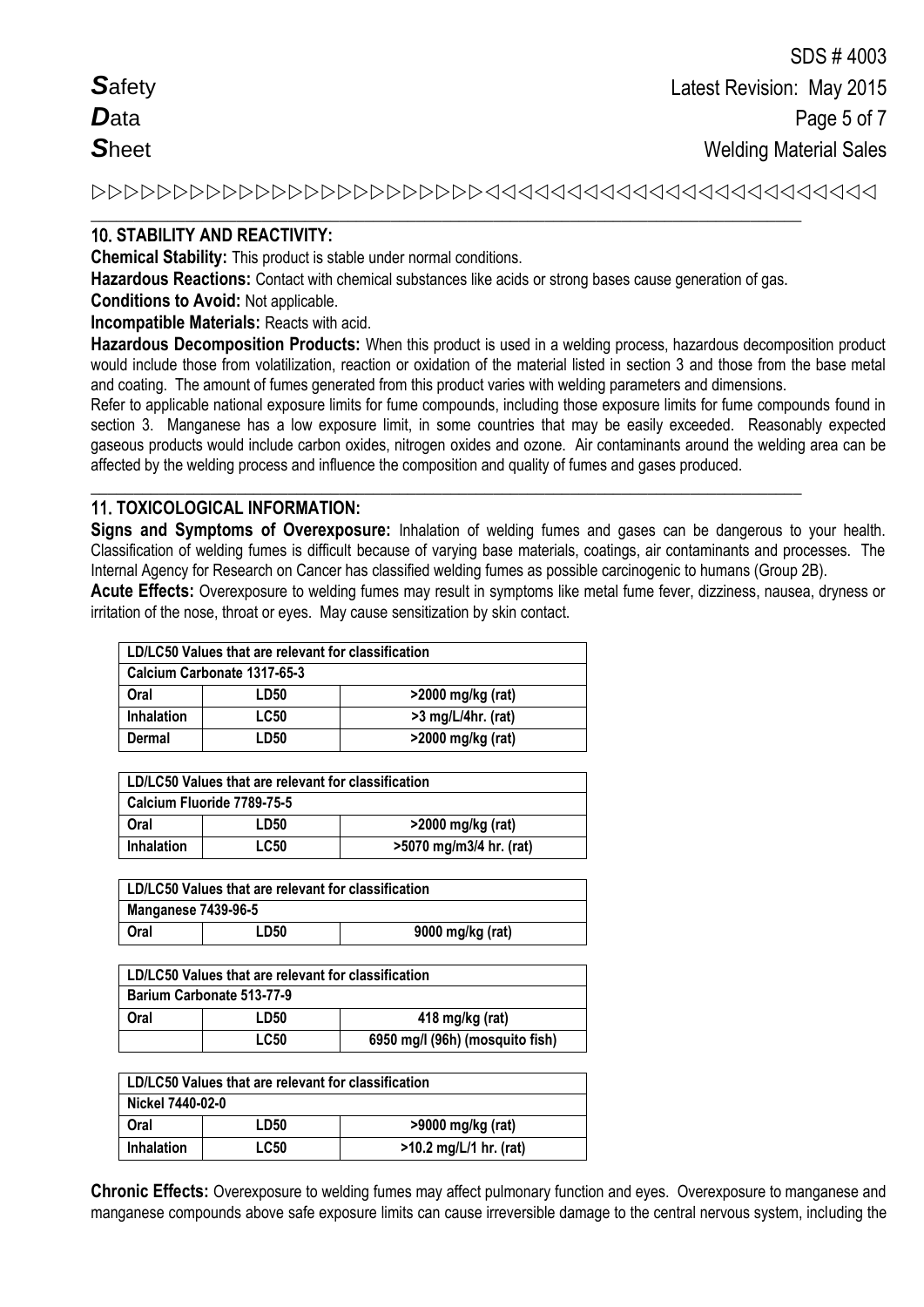| <b>Safety</b> |  |
|---------------|--|
| $\bm{D}$ ata  |  |
| <b>Sheet</b>  |  |

 brain, symptoms of which may include slurred speech, lethargy, tremor, muscular weakness, psychological disturbances and spastic gait. Prolonged inhalation of nickel (Classified 2B by IARC and R by NTP) above safe exposure limits may cause cancer.

#### **\_\_\_\_\_\_\_\_\_\_\_\_\_\_\_\_\_\_\_\_\_\_\_\_\_\_\_\_\_\_\_\_\_\_\_\_\_\_\_\_\_\_\_\_\_\_\_\_\_\_\_\_\_\_\_\_\_\_\_\_\_\_\_\_\_\_\_\_\_\_\_\_\_\_\_\_\_\_\_\_\_\_\_ 12. ECOLOGICAL INFORMATION:**

**Toxicity:** Welding rods contain metals which are considered to be very toxic towards aquatic organisms. Finely divided welding rods are therefore considered harmful to aquatic organisms.

**Persistence and Degradability:** The welding rods consist of elements that can not degrade any further in the environment.

**Bio accumulative Potential:** Welding rods contain heavy metals which bio accumulates in the food chain. The following figures are the bio concentration factor (BCF) for the substances on their own.

BCF:

Manganese, BCF: 59052

Nickel, BCF: 16

**Mobility in Soil:** Welding rods are not soluble in water or soil. Particles formed by working welding rods can be transported in the air.

**Other Adverse Effects:** In massive form, welding rods present no hazards to the aquatic environment.

**\_\_\_\_\_\_\_\_\_\_\_\_\_\_\_\_\_\_\_\_\_\_\_\_\_\_\_\_\_\_\_\_\_\_\_\_\_\_\_\_\_\_\_\_\_\_\_\_\_\_\_\_\_\_\_\_\_\_\_\_\_\_\_\_\_\_\_\_\_\_\_\_\_\_\_\_\_\_\_\_\_\_\_**

**\_\_\_\_\_\_\_\_\_\_\_\_\_\_\_\_\_\_\_\_\_\_\_\_\_\_\_\_\_\_\_\_\_\_\_\_\_\_\_\_\_\_\_\_\_\_\_\_\_\_\_\_\_\_\_\_\_\_\_\_\_\_\_\_\_\_\_\_\_\_\_\_\_\_\_\_\_\_\_\_\_\_\_**

Welding materials could degrade into components originating from the materials used in the welding process. Avoid exposure to conditions that could lead to accumulation in soils or groundwater. Harmful to aquatic organisms, may cause long-term adverse effects in the aquatic environment.

# **13. DISPOSAL CONSIDERATIONS:**

**Product:** For product elimination, consult recycling companies or appropriate local authority.

**USA RCRA:** This product is not considered hazardous waste if discarded. Residue from welding consumables and processes could degrade and accumulate in soils and groundwater.

**Package:** May be disposed in approved landfills provided local regulations are observed.

## **14. TRANSPORT INFORMATION:**

**UN-number:** Welding rods are not classified as dangerous goods for transport and has no UN number.

**UN proper shipping name:** Welding rods are not classified as dangerous goods for transport and has no UN proper shipping name.

**Transport hazard class:** Welding rods are not classified as dangerous goods for transport.

**Packing group:** There are not any special precautions with which a user should or must comply or be aware of in connection with transport or conveyance either within or outside premises.

**Environmental hazards:** Welding rods are not environmentally hazardous according to the criteria of the UN Model Regulations (as reflected in the IMDG Code, ADR, RID and AND) and/or a marine pollutant to the IMDG Code.

**Special precautions for users:** There are not any special precautions which a user should or must comply or be aware of in connection with transport or conveyance either within or outside premises of the welding rod.

**Transport in Bulk According to Annex III MARPOL 73/78 and the IBC Code:** Welding rods in massive form do not subject under MARPOL 73/78 and the IBC Code. Not applicable – product is transported only in packaged form.

**\_\_\_\_\_\_\_\_\_\_\_\_\_\_\_\_\_\_\_\_\_\_\_\_\_\_\_\_\_\_\_\_\_\_\_\_\_\_\_\_\_\_\_\_\_\_\_\_\_\_\_\_\_\_\_\_\_\_\_\_\_\_\_\_\_\_\_\_\_\_\_\_\_\_\_\_\_\_\_\_\_\_**

# **15. REGULATORY INFORMATION:**

**Safety, health and environment regulations/legislation specific for the substance or mixture:** Read and understand the manufacturer's instructions, your employer's safety practices and the health and safety instructions on the label. Observe any federal and local regulations. Take precautions when welding and protect yourself and others.

**Warning:** Welding fumes and gases are hazardous to your health and may damage lungs and other organs. Use adequate ventilation.Electric shock can kill. Arc rays and sparks can injure eyes and burn skin. Wear correct hand, head, eye and body protection.

**Chemical safety assessment:** No